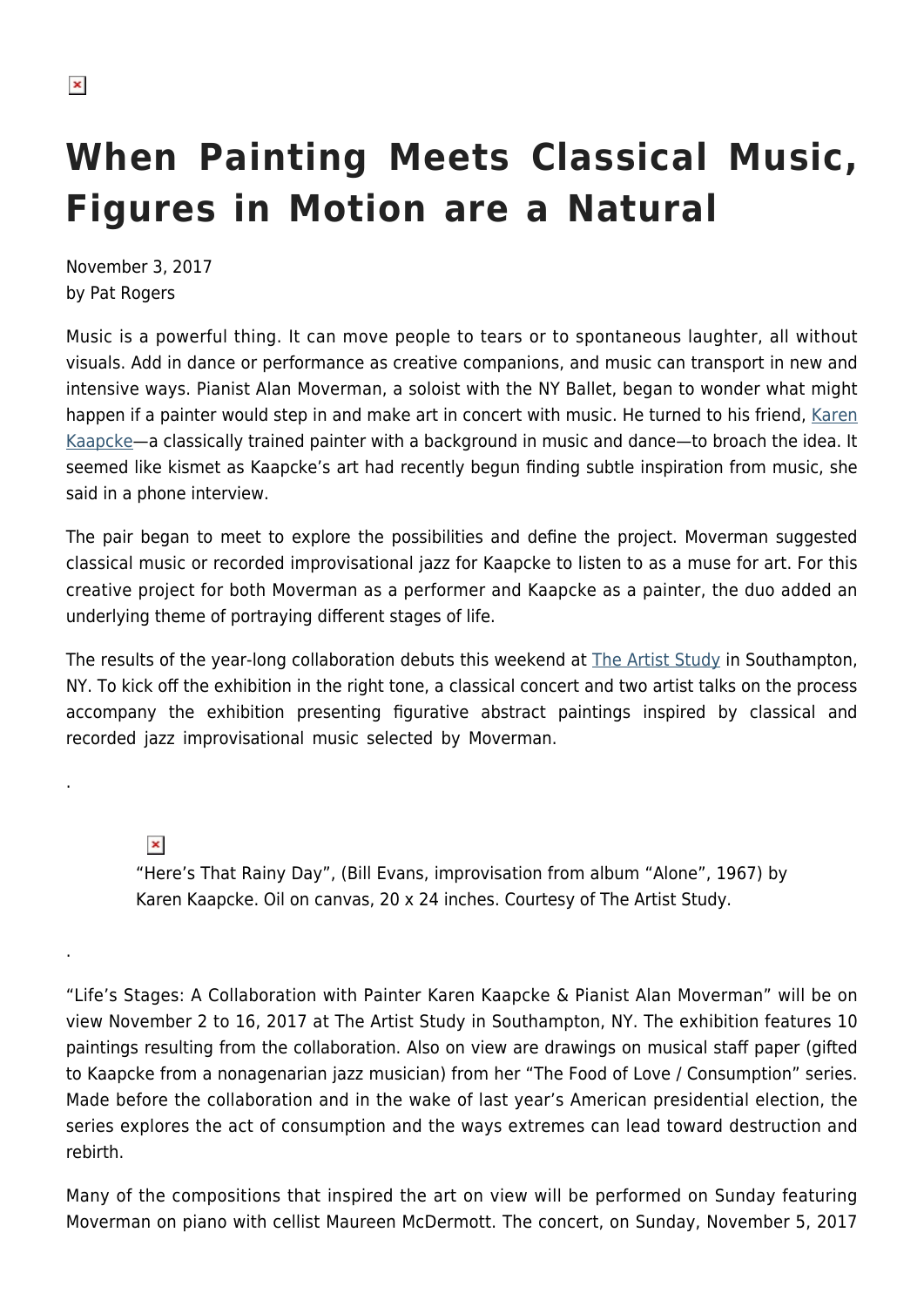from 5 to 7 p.m., will allow audience members to experience the music Kaapcke was inspired by for much of the art on view. The concert takes place on Sunday, November 5, 2017 from 5 to 7 p.m. During intermission, Kaapcke will give a brief talk on her experience and the art. A full Artist Talk will be offered on Saturday, November 4, 2017 from 3 to 4 p.m.

For both Moverman and Kaapcke, the creative project has been a significant one and resulted in their pushing their respective creative expression in new directions.

.

.

.

 $\pmb{\times}$ "Duet" (Robert Schumann, Fantasy Pieces for Cello and Piano, Opus 73, 1849) by Karen Kaapcke. Oil on canvas, 60 x 50 cm. Courtesy of The Artist Study.

Moverman found that the project freed him to move his interpretations of music, as a performer, in a more spontaneous manner than his early training allowed for, Moverman said in a phone interview while touring with the NY Ballet. He now feels freer to take risks with musical interpretation when the occasions allow, he said.

He has worked for the NY Ballet for decades as a solo pianist, an orchestra pianist and as a musician providing live music for the troupe's practice sessions. Each type of performance requires different skills to best support the dancers and choreography, Moverman explained.

This newfound freedom that allows him to follow the moment and go where the music takes him (within the constraints of performing the piece appropriately), stems from working in conjunction with Kaapcke's process. The painter's process relies on intuitive exploration that also springs from classical training in the French Academy in figurative work and studying American abstraction for two years. Having another art form to react against has been a helpful device in developing the pianist's abilities as a musician and performer, he said.

"It's very liberating," Moverman said. "I still seek the collaboration. Having something to push against is really helpful. I think I'm more focused on dealing with others and other influences. It allows my own personalization…and allows freedom to become spontaneous."

As a theme to help direct the musical choices and project, there is a subtle theme of transitions in life. The theme is both literal and metaphoric: Moverman selected pieces written during a range of periods within each composer's life, from young adulthood to near death.

Beethoven's Piano Sonata No. 32, in C minor, Opus 111, written in 1822, turned out to be a lynchpin composition that convinced both artists the collaboration would be an interesting and fruitful one.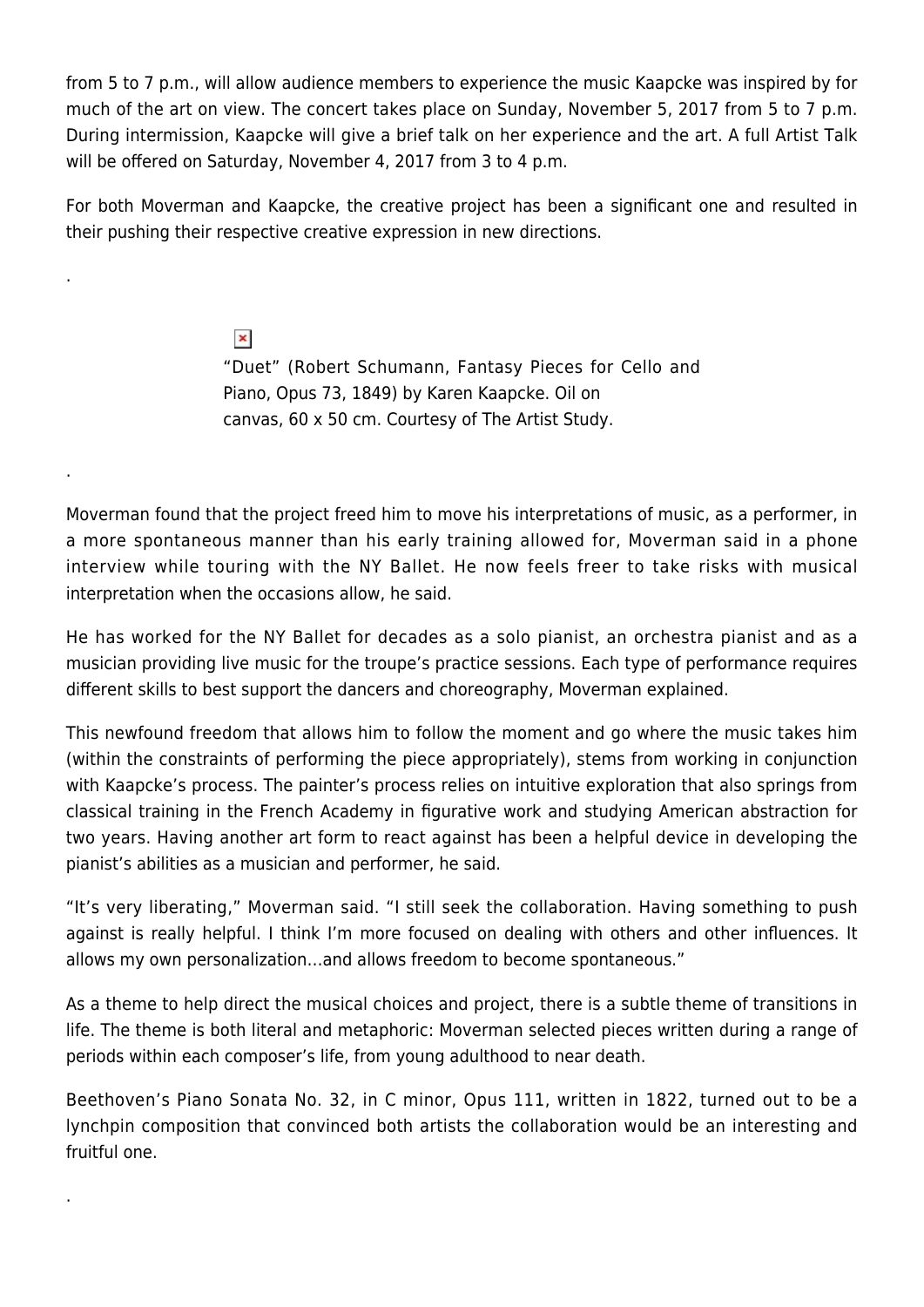"Opus 111", (Beethoven's Piano Sonata No. 32, in C minor, Opus 111, 1822), by Karen Kaapcke. Oil on canvas, 40 x 30 inches. Courtesy of The Artist Study.

In a separate interview, Kaapcke said she was instantly moved by Beethoven's Sonata and immediately conjured an image for her painting. At that moment, the only things she knew about the composition was that it was Beethoven's last and he was fully deaf at the time of its writing. She let intuition sweep over and guide her to begin the creative process.

"Right away I had a response to that piece, she said. "Right away, I thought this was a piece I could paint to. I listen to a lot of music when I paint but never as focused as this project. When I heard this selection of Beethoven, it made me feel like I needed to work. It cemented, for me, the rightness of the collaboration," Kaapcke said.

Other musical selections inspired her in a similar fashion. She finds J.S. Bach's Sarabande and Gigue "really paintable" and was especially moved by György Sándor Ligeti's Piano Etudes. Three of the paintings made in response to Etude No. 2, 1985; No. 6, 1985, and No. 1, 1985 are on view in the exhibition. Etude No., 5, Arc-de-Ciel will be performed on Sunday.

 $\pmb{\times}$ 

.

 $\pmb{\times}$ 

.

.

.

.

"The Three Graces", (Ligeti, Piano Etude No. 2, 1985) by Karen Kaapcke. Oil on canvas, 8 x 8 inches. Courtesy of The Artist Study.

 $\pmb{\times}$ 

"Autumn in Warsaw" (Ligeti, Piano Etude No. 6, 1985) by Karen Kaapcke. Oil on canvas, 8 x 8 inches. Courtesy of The Artist Study.

## $\pmb{\times}$

"Desordre" (Ligeti, piano etude No. 1, 1985 ) by Karen Kaapcke. Oil on canvas, 8 x 8 inches. Courtesy of The Artist Study.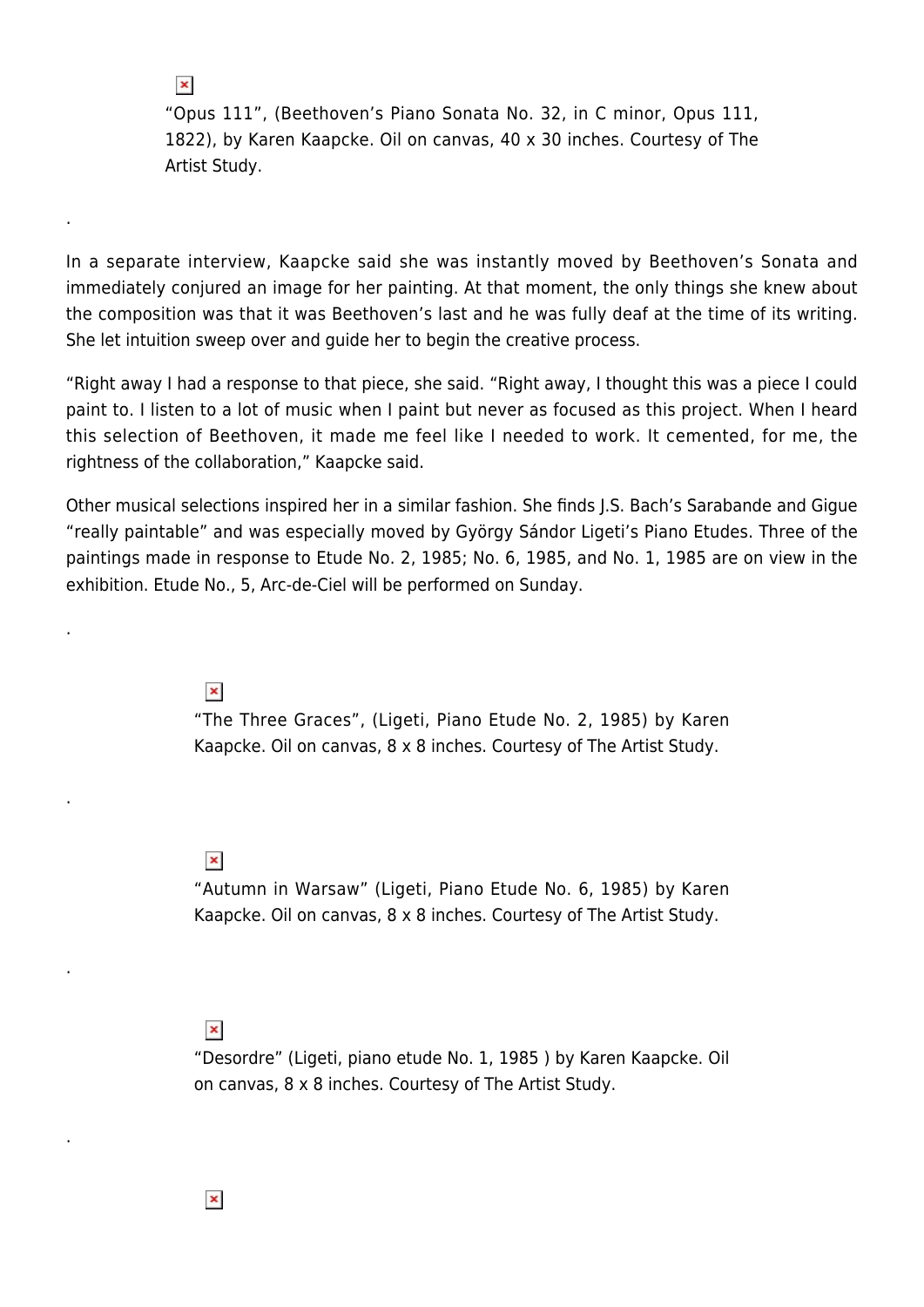"Arc en Ciel", (Ligeti, Piano Etude No. 5, 1985) by Karen Kaapcke. Oil on canvas, 10 x 10 inches. Courtesy of The Artist Study.

Ligeti's 12-tone compositions provided challenges for Kaapcke, at first, and she found connection in the lyricism of the music that translated into her paintings. Like the painting inspired by Beethoven, the art is figurative with spatial qualities that translate her reaction to the music. By the end of the project, the Ligeti was a new favorite piece, she said.

On one hand, it is no surprise Kaapcke's paintings are figurative. She studied at [The Art Students](http://www.theartstudentsleague.org/) [League](http://www.theartstudentsleague.org/) in New York City and The Ecole Albert Defois in France with [Ted Seth Jacobs](http://drawingwithted.com/ted-seth-jacobs/) as mentor. She also studied at the [National Academy of Design](http://www.nationalacademy.org/) with [Jacob Collins,](http://www.jacobcollinspaintings.com/) who also studied with Jacobs.

On the other hand, the project gave license for Kaapcke to incorporate her training in American abstraction: none of the figures in these series of paintings depict models. Instead, all figures in these paintings are from her imagination or memory. All are expressive. This is the first time Kaapcke has worked from imagination to create figurative works, she said. All rise from her classical training in realism and contribute grounding to the fantasy and, at times, spiritual paintings inspired by music.

Kaapcke also found Astor Piazzolla's "Le Grand Tango and Adios Nonio, 1959, especially moving. For the Argentinian composer's piece, she created a diptych that captures the extreme contrast of sorrow and joy in the music that easily moves listeners to tears.

 $\pmb{\times}$ 

.

.

.

"Tango Diptych: Diurne/Nocturne" (Astor Piazzolla, Le Grand Tango and Adios Nonino, 1959) by Karen Kaapcke. Oil on Canvas, 80 x 80 cm. Courtesy of The Artist Study.

Another surprise in the process was found in the conversations about the music held with Moverman. The music was analyzed, and the composer's intent revealed after the paintings were made so Kaapcke could remain with her inspiration for the paintings before discovering what the composer's inspiration was.

The repeated experience of tapping into the composers' intent was both a surprise and a joy for Kaapcke and shed light on some of the compositional and color choices as ones that truly imparted the essence of the music. In her choices of paint application—whether multiple thin layers or in thick paint that reveals the artist's hand—the experience has been an intense and satisfying one, she said.

In keeping with the "stages of life" theme, Kaapcke considered questions about the quality of time